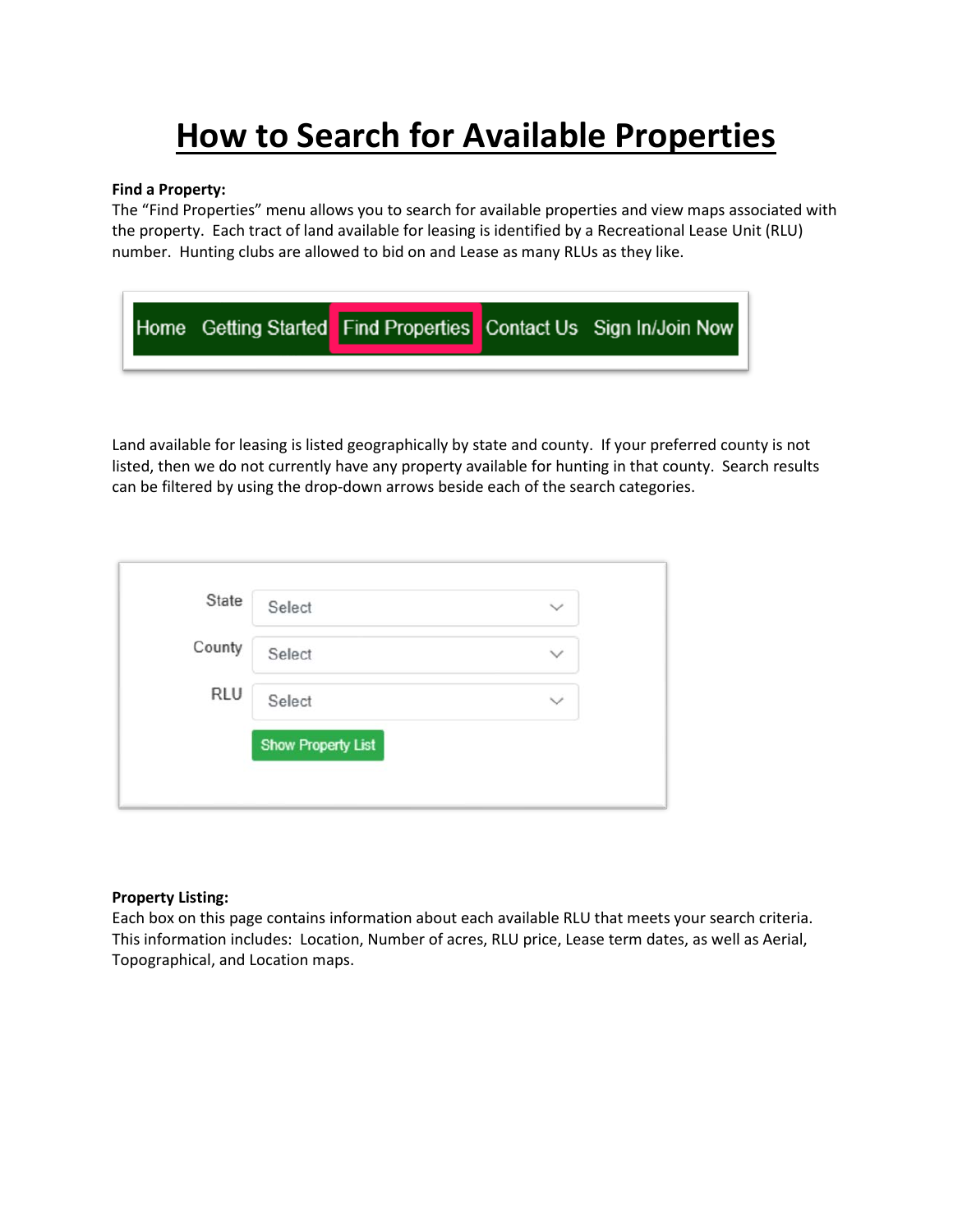| Properties found for the search criteria: 1                               | Sort Results By:          |                      | RLU No - Low to High | $\checkmark$       |
|---------------------------------------------------------------------------|---------------------------|----------------------|----------------------|--------------------|
| RLU No: MC-AR-0086                                                        |                           |                      |                      | Acres: 90          |
| Location: Dallas County, AR                                               | License Price: \$7,795.70 |                      |                      |                    |
| License Term: 7/1/2019 to 6/30/2020                                       | View Details              | <b>Q</b> View on Map |                      |                    |
| <b>B</b> Aerial<br>$\Box$ TOPO<br><b>El</b> Location                      |                           |                      |                      | <b>License Now</b> |
| here<br>For requesting an entry permit to view the property, please click |                           |                      |                      |                    |
|                                                                           |                           |                      |                      |                    |

### **View RLU Details:**

The RLU Details page shows additional information about the property:

| <b>Property Details</b>    |                    |  |  |  |
|----------------------------|--------------------|--|--|--|
| <b>RLU No:</b>             | <b>MC-AR-0086</b>  |  |  |  |
| Acres:                     | 90                 |  |  |  |
| Location:                  | Dallas County, AR  |  |  |  |
| <b>License Type:</b>       | License Now        |  |  |  |
| <b>License Start Date:</b> | Jul 01, 2019       |  |  |  |
| <b>License End Date:</b>   | Jun 30, 2020       |  |  |  |
| <b>RLU Price:</b>          | \$7,795.70         |  |  |  |
| Comments:                  |                    |  |  |  |
| <b>Special Conditions:</b> | Not Available      |  |  |  |
|                            | <b>License Now</b> |  |  |  |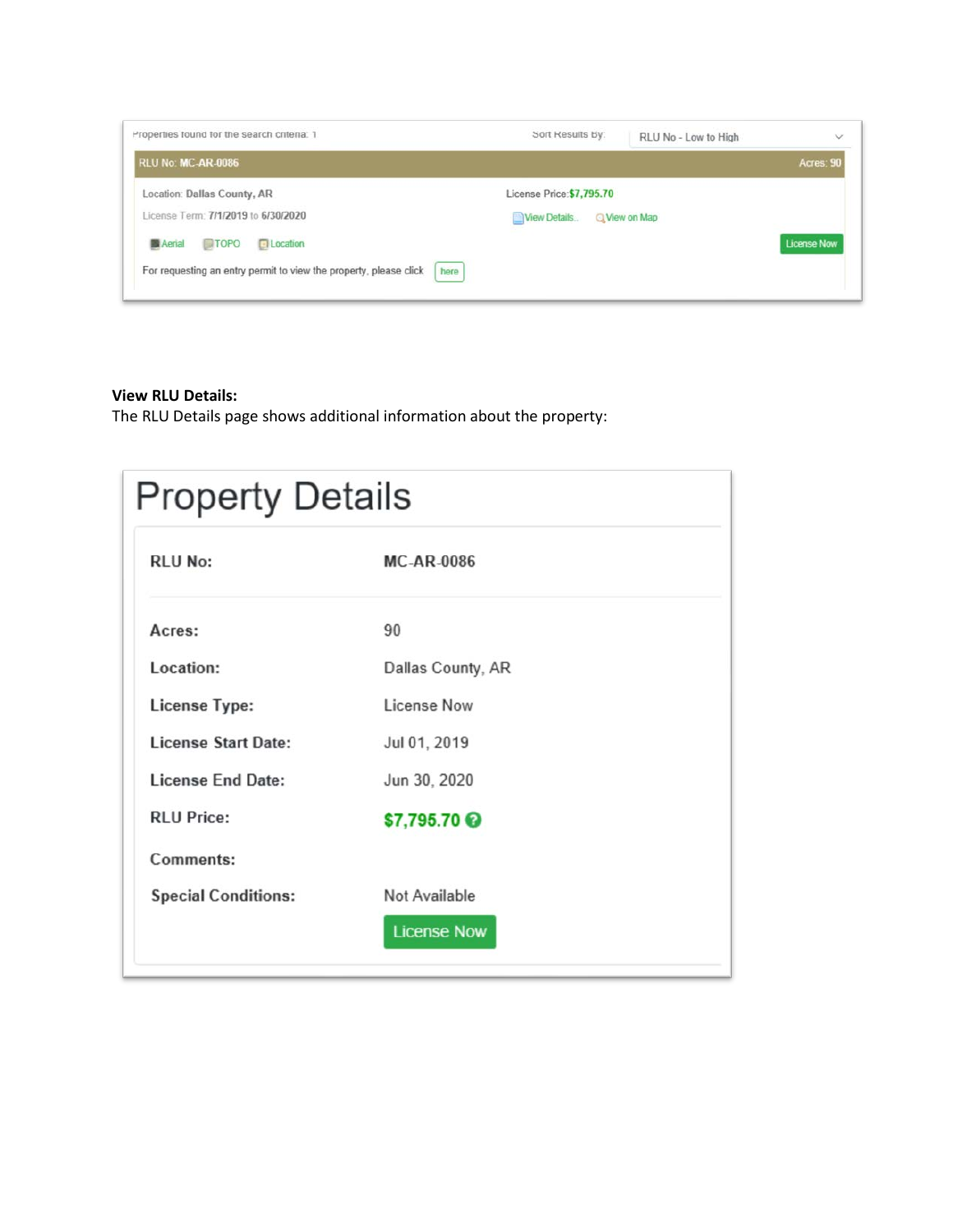## **View RLU on the Map:**

Clicking **C** View on Map allows you to view RLUs on an interactive map. You are also able to select the RLU you would like to view on the map from the drop-down arrow on the top left portion of your screen.

| <b>RLU No:</b>             | <b>MC-AR-0086</b> | <b>Request Entry Permit</b>                          |
|----------------------------|-------------------|------------------------------------------------------|
| Acres:                     | 90                | here to request an entry permit to<br>Click          |
| Location:                  | Dallas County, AR | view the property.                                   |
| <b>License Type:</b>       | License Now       |                                                      |
| <b>License Start Date:</b> | Jul 01, 2019      | <b>RLU Maps</b>                                      |
| <b>License End Date:</b>   | Jun 30, 2020      |                                                      |
| <b>RLU</b> Price:          | \$7,795.70        | <b>El Location</b><br><b>TOPO</b><br><b>M</b> Aerial |
| Comments:                  |                   | Q View on Map                                        |
| <b>Special Conditions:</b> | Not Available     |                                                      |

| Search Properties<br>Select RLU to View on Map $\vee$ | Lat: 33° 41' 18" Lon: -92° 24' 33"                                                                 |  |
|-------------------------------------------------------|----------------------------------------------------------------------------------------------------|--|
| $^{+}$<br>$\hspace{0.05cm}$                           | Open Licensed<br>Calhoun 164<br>Road Map TOPO Satellite<br>Calhoun $T_{\mathcal{G}_{\mathcal{A}}}$ |  |
|                                                       | MC-AR-0032                                                                                         |  |